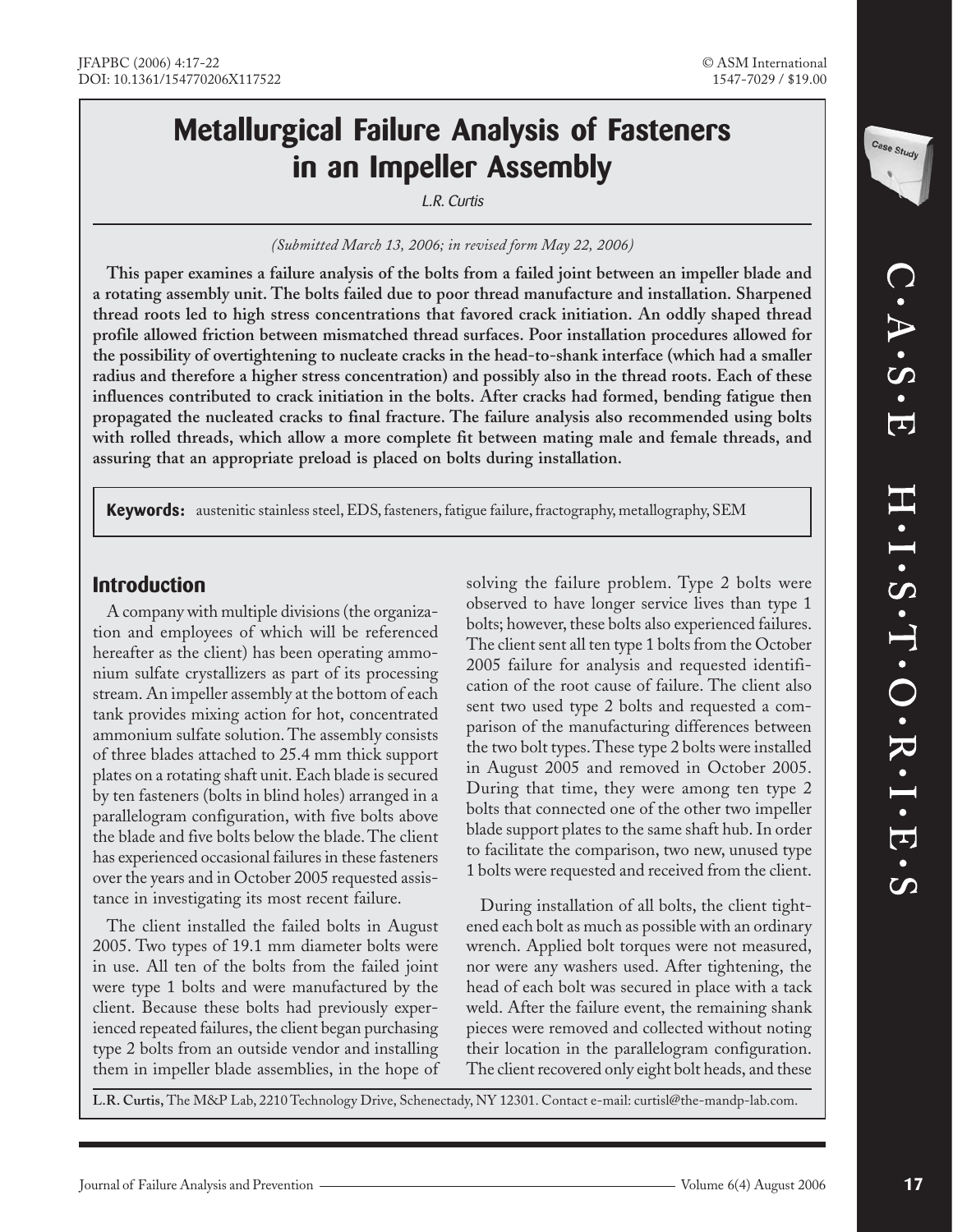

#### **Metallurgical Failure Analysis of Fasteners in an Impeller Assembly** *(continued)*

pieces were matched to shank areas by visual inspection  $(1\times)$  of fracture surfaces. All ten bolts received an arbitrarily assigned letter of the alphabet (A-J) as identification. Because no effort was made to record which bolt pieces came from which holes, a correlation of fracture features with bolt location could not be ascertained.

## **Initial Examination**

Calipers were used to measure the shank lengths of headless fractured bolt pieces (in essence, the distance between the end of the bolt and the fracture surface). Table 1 lists the results. Table 1 also lists the distance to the fracture surface, which is the distance from the contact face of the bolt head to the fracture surface as calculated from these measurements, with the assumption that the bolt head measures 12.7 mm in thickness and that the total bolt length measures 63.5 mm. The two type 2 bolts were also measured. The first measured 68.1 mm in total length, with a bolt head thickness of 12.0 mm. The second measured 68.0 mm in total length, with a bolt head thickness of 12.1 mm.

## **Fracture Surface Examination**

Bolt fracture surfaces were initially observed at magnifications up to 35×. Fatigue fracture patterns



were identified on each fracture surface, which universally showed signs of bending fatigue, with mild to severe stress concentrations.[1] Figures 1 and 2 show the fracture surfaces observed in bolts D and B, respectively. Likely points of crack initiation were identified for each bolt head, except for bolts I and J, for which the shank was used because no corresponding bolt head had been received. In some cases, scanning electron microscopy (SEM) was used to identify and/or confirm likely locations for fatigue crack initiation. Ductile fracture features (dimples) were prominent near thread roots. Fatigue striations could be observed at higher magnifications, as shown in Fig. 3.

## **Metallurgical Evaluation**

One of each bolt type was submitted for metallographic analysis after ultrasonic cleaning in a light detergent wash. Each cleaned bolt was sectioned longitudinally, and one-half of each bolt was submitted for evaluation of chemical composition by energy-dispersive X-ray spectrometry (EDS) analysis. The results of this evaluation appear in Table 2, which lists the semiquantitative estimated weight percents of each constituent element in each bolt. Elements listed as "trace" did not produce significant peaks in the respective EDS spectrum.



*Fig. 1 Fracture surface of bolt D (type 1 bolt) Fig. 2 Fracture surface of bolt B (type 1 bolt)*

#### **Table 1 Fractured Bolt Shank Measurements**

| <b>Bolt</b>                           |      |           | $\mathbf{D}$ | E         |            |      |      |      |      |
|---------------------------------------|------|-----------|--------------|-----------|------------|------|------|------|------|
| Length, mm (measured)                 | 26.4 | 24.3 27.0 |              | 47.6 48.2 | 53.8       | 47.3 | 48.5 | 48.1 | 47.1 |
| Distance to fracture, mm (calculated) | 24.4 | 26.5 23.8 | 3.2          |           | 2.6 $-3.0$ | 3.5  |      |      |      |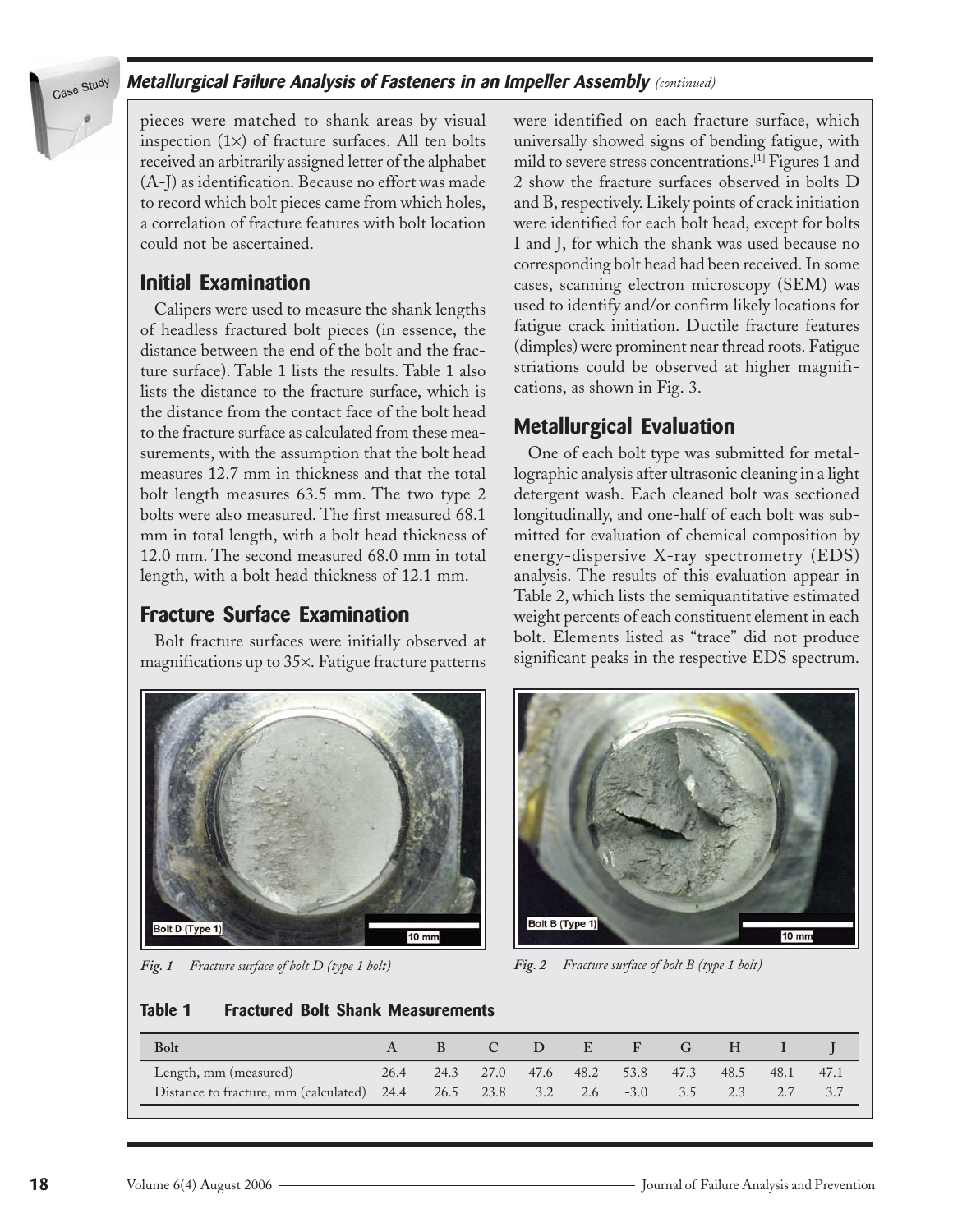Case Study

In addition, the detection sensitivity for nitrogen by EDS is poor,<sup>[2]</sup> and therefore, nitrogen concentration determination by the semiquantitative EDS method was not possible. Because the client anticipated the material for type 2 bolts to conform to the limits for Nitronic 50 stainless steel, Table 2 also lists the chemical composition of Nitronic 50 stainless steel to facilitate comparison.

The other half of each bolt was metallographically mounted, polished, and then examined, using a reflected light microscope at magnifications up to 100×. In the as-polished condition, the type 1 bolt showed cracking in head-to-shank interfaces on both sides of the bolt (away from and toward



*Fig. 3 SEM micrograph of fracture surface in bolt B (type 1 bolt)*

the tack weld). The type 2 bolt showed no cracking at these same locations. Head-to-shank corner radii were also measured. The type 1 bolt measured 620 µm, and the type 2 bolt measured 850 µm.

The type 1 bolt showed cracking in every thread root on the side farthest from the tack weld on the bolt head. Figure 4 shows typical cracking. Cracks were also observed on the side closest to the tack weld, but these cracks were not as pronounced or extensive. Also visible in Fig. 4 was the unusual thread form of the type 1 bolt, which featured sharpened and asymmetrical roots. In contrast, the type 2 bolt had a thread form with rounded thread roots, as seen in Fig. 5. Some thread roots in the type 1 bolt had elongated features resembling pits in the thread roots directly above the fracture area



*Fig. 4 Thread profile in bolt B (type 1 bolt) showing cracks in thread roots and irregular shape of thread form*



*Fig. 5 Thread form profile in type 2 bolt. The three cracks seen here were the only ones in the bolt and extend almost across the entire diameter.*

#### **Table 2 Estimated Semiquantitative Bolt Compositions in Weight Percent**

| Element       | <b>Type 1 Bolt</b> | Type 2 Bolt    | Nitronic 50        |
|---------------|--------------------|----------------|--------------------|
| $\mathcal{C}$ | Trace              | Trace          | $0.06$ max         |
| Cr            | 21.10              | 22.18          | 20.50-23.50        |
| Cu            | 0.88               | 0.31           | N/A                |
| Fe            | 58.48              | 57.33          | bal                |
| Mn            | 4.76               | 4.17           | $4.00 - 6.00$      |
| Mo            | 2.14               | 1.82           | $1.50 - 3.00$      |
| N             | Not determined     | Not determined | $0.20 - 0.40$      |
| Nb            | Trace              | 1.00           | $0.10 - 0.30$      |
| Ni            | 11.90              | 12.11          | 11.50-13.50        |
| P             | Trace              | Trace          | $0.04$ max         |
| S             | Trace              | Trace          | $0.03 \text{ max}$ |
| Si            | 0.59               | 0.96           | $1.00$ max         |
| V             | 0.16               | 0.12           | $0.10 - 0.30$      |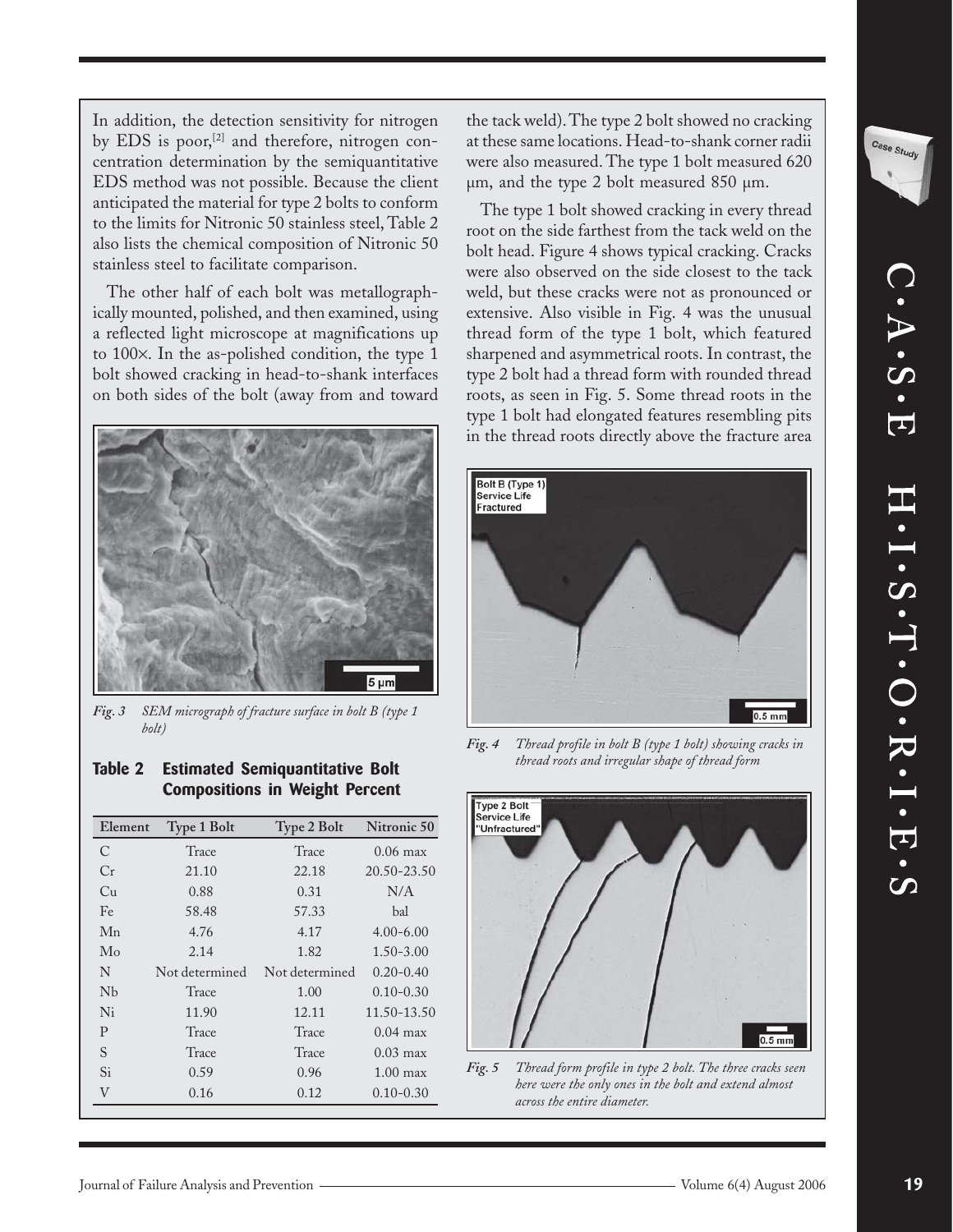

#### **Metallurgical Failure Analysis of Fasteners in an Impeller Assembly** *(continued)*

on the side closest to the tack weld. These features were elongated in the direction of the thread roots. The extent of these features increased with proximity to the fracture area.

The type 2 bolt showed cracking that initiated at or near thread roots in three locations. One of the three nucleated cracks joined with an adjacent crack; thus, only two crack ends were visible. One of the crack ends appeared pointed, similar to that of a fatigue crack; the other crack end appeared blunted and rounded, similar to that of a corrosionassisted crack. Each of the cracks extended across almost the entire diameter of the bolt and initiated in thread roots toward the side of the bolt with the tack weld.

Each mounted sample was etched with Kalling's reagent and examined at magnifications up to 1000×. Features that had been observed in the aspolished condition were also observed in the etched samples. The inclusion content of the type 1 bolt was high; elongated oxides and sulfides littered the matrix material. The material of the type 2 bolt was much cleaner, with occasional precipitates scattered throughout the matrix. The material flow lines were also noted for each bolt. For both the type 1 and type 2 bolts, the flow lines ran parallel to one another along the longitudinal direction of the bolt. They did not conform to the shape of the thread, thus suggesting that the threads were machined rather than roll formed. The material flow lines in the type 1 bolt followed this pattern throughout the bolt profile, including the head. In contrast, the material flow lines in the type 2 bolt followed this pattern only in the area below the head; the flow lines in the head conformed to the shape of the head profile, suggesting a forged head on the type 2 bolts.

## **Mechanical Testing**

For each bolt, Knoop microindentation hardness measurements were taken in three areas: just below the thread root on the side away from the tack weld, at the center of the bolt diameter, and just below the thread root on the side toward the tack weld. Each of these areas was located approximately 25 mm below the bottom of the bolt head. With a 500 g load and 15 s dwell time, three microindentations were made in each area. Table 3 reports the averages for each area in each bolt. Indentations were measured at 400 $\times$  magnification.

The ultimate tensile strength (UTS) was also measured for an unused type 1 bolt and a used type 2 bolt. Each bolt exhibited necking before final fracture. Necking was observed in the type 1 bolt at approximately 222 kN and in the type 2 bolt at approximately 214 kN. These values were used to calculate a UTS<sup>[3]</sup> for each bolt (1115 MPa for the unused type 1 bolt and 1071 MPa for the used type 2 bolt). These values compare well with the client-specified UTS value of 1000 MPa for type 2 bolts.

#### **Discussion**

The hardness values obtained from both bolt types compare well with one another, except in the area away from the tack weld. The significantly lower average value of the type 1 bolt in this area can be explained by the cracking observed in every thread root on that side of the bolt. Although care was taken to place indentations away from visible cracking, indentations may have been made where an unobserved crack lying beneath the surface influenced the results.

The bolts generally conform to the clientsupplied composition specification for Nitronic 50 stainless steel, although the nitrogen content could not be analyzed by the EDS method used to characterize the alloys. The type 1 bolt also appeared to contain more inclusions than did the type 2 bolt. However, the evidence collected appears to suggest that the larger problem leading to final failure in the bolts relates to the manufacture and installation of the bolts.

The fractured bolt length calculations in Table 1 are based on the assumptions that the bolt head is 12.7 mm thick and that the total bolt length is

|  | <b>Table 3 Knoop Microindentation Hardness</b> |  |
|--|------------------------------------------------|--|
|  | Values (HK 500 gf)                             |  |

| <b>Bolt Area</b>        | Type 1 | Type 2 |
|-------------------------|--------|--------|
| Away from tack weld     | 331    | 417    |
| Center of bolt diameter | 432    | 432    |
| Toward tack weld        | 423    | 123    |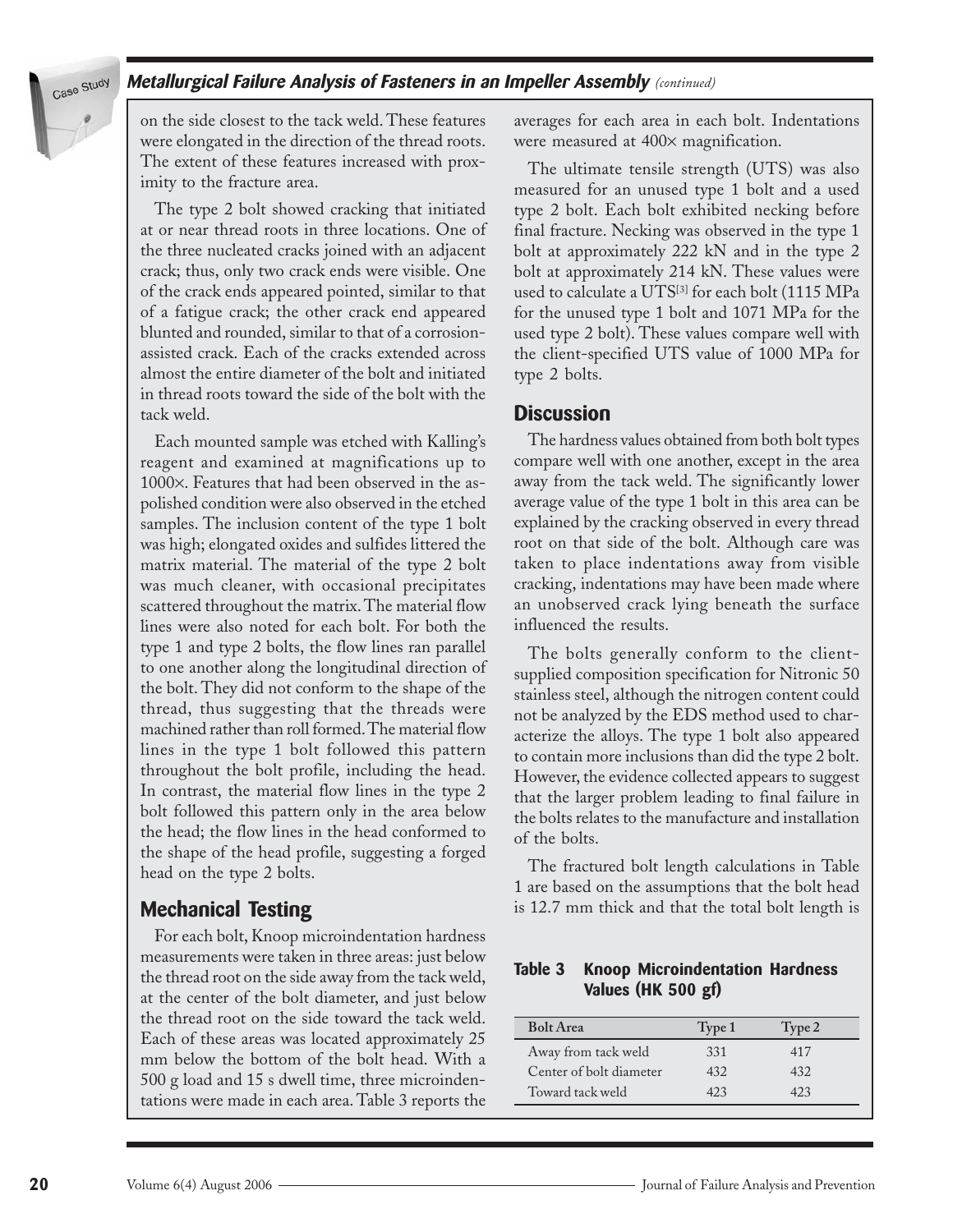Case Study

63.5 mm. The three type 1 bolts noted to have been the last to fracture (A, B, and C) all failed approximately where the 25.4 mm (1 in.) thick support plate meets the rotating shaft assembly. The other type 1 bolts appear to have fractured near the bolt head in the vicinity of the head-toshank radius.

These results, combined with the cracking seen in the head-to-shank interface both toward and away from the tack weld in type 1 bolts, suggest that the bolts were likely overtightened during installation. However, cracking was not observed beneath the head of the type 2 bolt; thus, some bolts may not have been overtightened. The unknown torque applied during installation certainly may have contributed to the cracking observed in the type 1 bolt, but without knowing those torque values, the possibility of overtightening cannot be confirmed.

Bending fatigue was clearly the means by which a crack propagated through the material. The fatigue crack patterns on the bolts (Fig. 1 and 2 are examples) are all consistent with bending fatigue occurring in mild-to-severe stress concentrations. This observation suggests that, once initiated, the fatigue cracks propagated under high stress levels.[1] Fatigue is also confirmed by the striations viewed with the SEM, as seen in Fig. 3.

Identifying a single cause of failure, however, is more difficult. Of the two bolts observed metallographically, the type 2 bolt appeared to resist cracking better than did the type 1 bolt. The type 1 bolt had cracks in every thread root on the side opposite the tack weld. Only three crack roots were observed in the type 2 bolt. In addition, the type 2 bolt had higher crack resistance at thread roots because these areas were generously rounded, as opposed to the pointed thread roots of the type 1 bolt. The sharper thread roots created higher stress concentrations that favor crack initiation.[4] Additionally, the type 2 bolt had a larger head-toshank radius, which lessened the stress concentration experienced just below the head, and the type 2 bolt head was formed by upsetting, which provided a favorable grain flow<sup>[3]</sup> and hence further resistance to cracking by overload or fatigue. Finally, the type 2 bolt had a more traditional thread shape; it appears likely that the thread shape of the type 1

bolt would not have fit completely when initially mating with female threads.

This mismatch, combined with the bending moment on the bolt in service, permitted friction between mating threads, leading to damage at thread roots. This damage is evident in the "pitting" effect observed during the metallurgical examination. These features were not observed in the type 2 bolt. Fretting is a possible explanation for this damage, although surface rupture at these locations is more probable. Surfaces damaged by fretting usually display a layer containing a mixture of the materials from the contacting surfaces;<sup>[5]</sup> no such layer was observed in any of the "pitting" areas of the type 1 bolt. Therefore, these areas appear more likely to have been formed by ductile rupture during plastic deformation. Fretting, however, could still exist as a possible crack initiation mechanism. The attendant layer of mixed material from contacting surfaces could be revealed in the same bolt by examining another metallographic plane. Examining an entirely different bolt may also reveal fretting damage.

The possibility of overtightening the bolts provides an additional complicating influence in the failure process. The cracking underneath the bolt head in the type 1 bolt, combined with clientsupplied information regarding installation procedures, suggests that the bolts were in fact overtightened. The type 1 bolt did have a smaller head-to-shank radius than the type 2 bolt, providing an added concentration of stress that could lead to cracking under the application of excessive torque. Cracking in thread roots could also have initiated from overtightening, although this is unlikely for this very ductile austenitic stainless steel.

The bolts may have been overtightened, but not enough to produce cracking in thread roots or even underneath the head. The cracking would then be the result of stress concentrations at the head-toshank radius and sharpened thread roots. Another possibility is that some cracks may have initiated due to overtightening and others due to thread shape, and one of these cracks then led to final fracture. An additional possibility is that the tack weld provided stress relief on one side of the bolt, allowing that side to be loosened enough to permit fretting. With no knowledge of what torque was